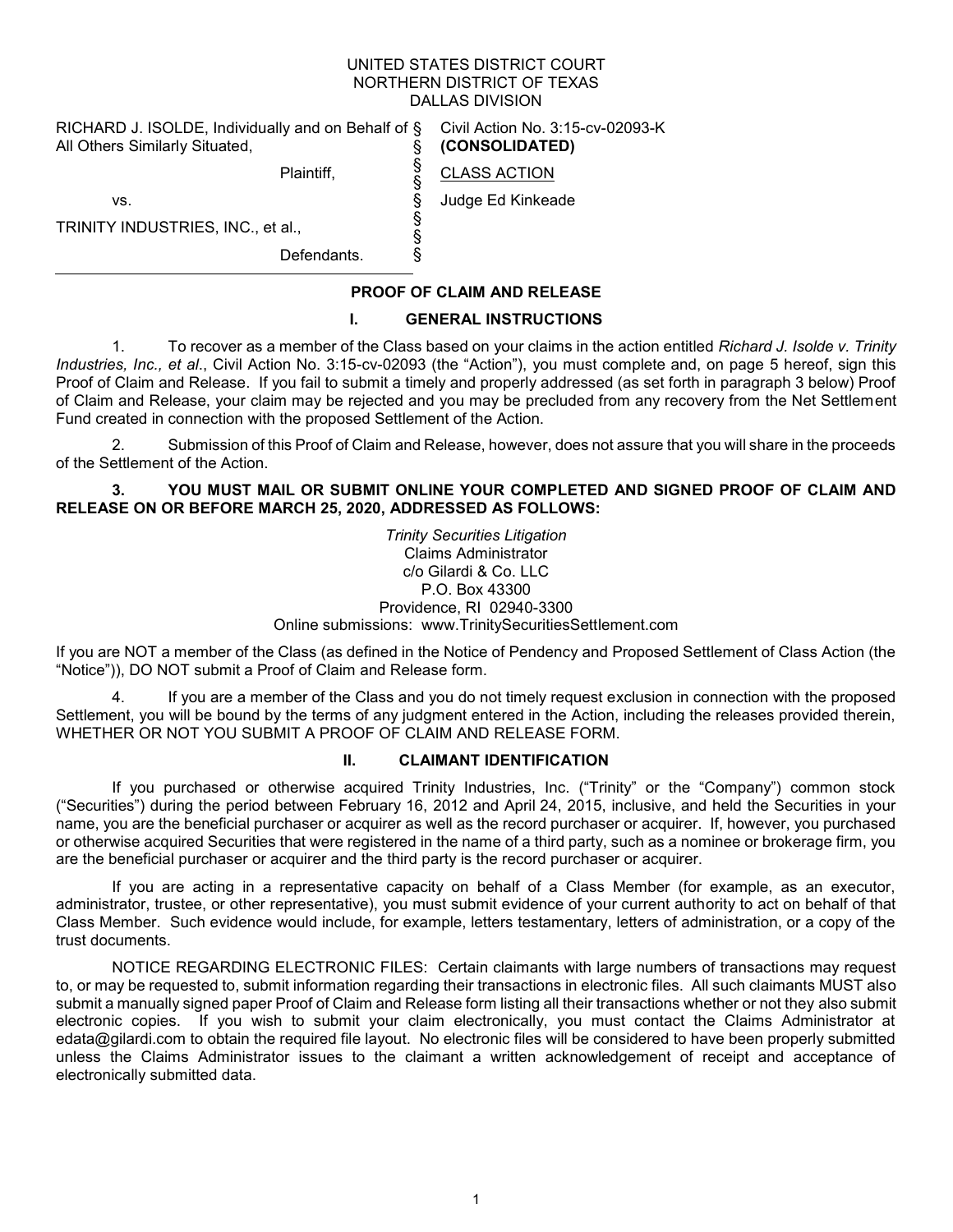#### **III. CLAIM FORM**

Use Part II of this form entitled "Schedule of Transactions in Trinity Securities" to supply all required details of your transaction(s) in Trinity Securities. If you need more space or additional schedules, attach separate sheets giving all of the required information in substantially the same form. Sign and print or type your name on each additional sheet.

On the schedules, provide all of the requested information with respect to *all* of your purchases or acquisitions and *all* of your sales of Trinity Securities between February 16, 2012 and July 24, 2015, inclusive, whether such transactions resulted in a profit or a loss. You must also provide all of the requested information with respect to *all* of the Trinity Securities you held at the close of trading on February 15, 2012, April 24, 2015 and July 24, 2015. Failure to report all such transactions may result in the rejection of your claim.

List these transactions separately and in chronological order, by trade date, beginning with the earliest. You must accurately provide the month, day and year of each transaction you list.

Copies of stockbroker confirmation slips, stockbroker statements, or other documents evidencing your transactions in Trinity Securities should be attached to your claim. If any such documents are not in your possession, please obtain a copy or equivalent documents from your broker because these documents are necessary to prove and process your claim. Failure to provide this documentation could delay verification of your claim or result in rejection of your claim.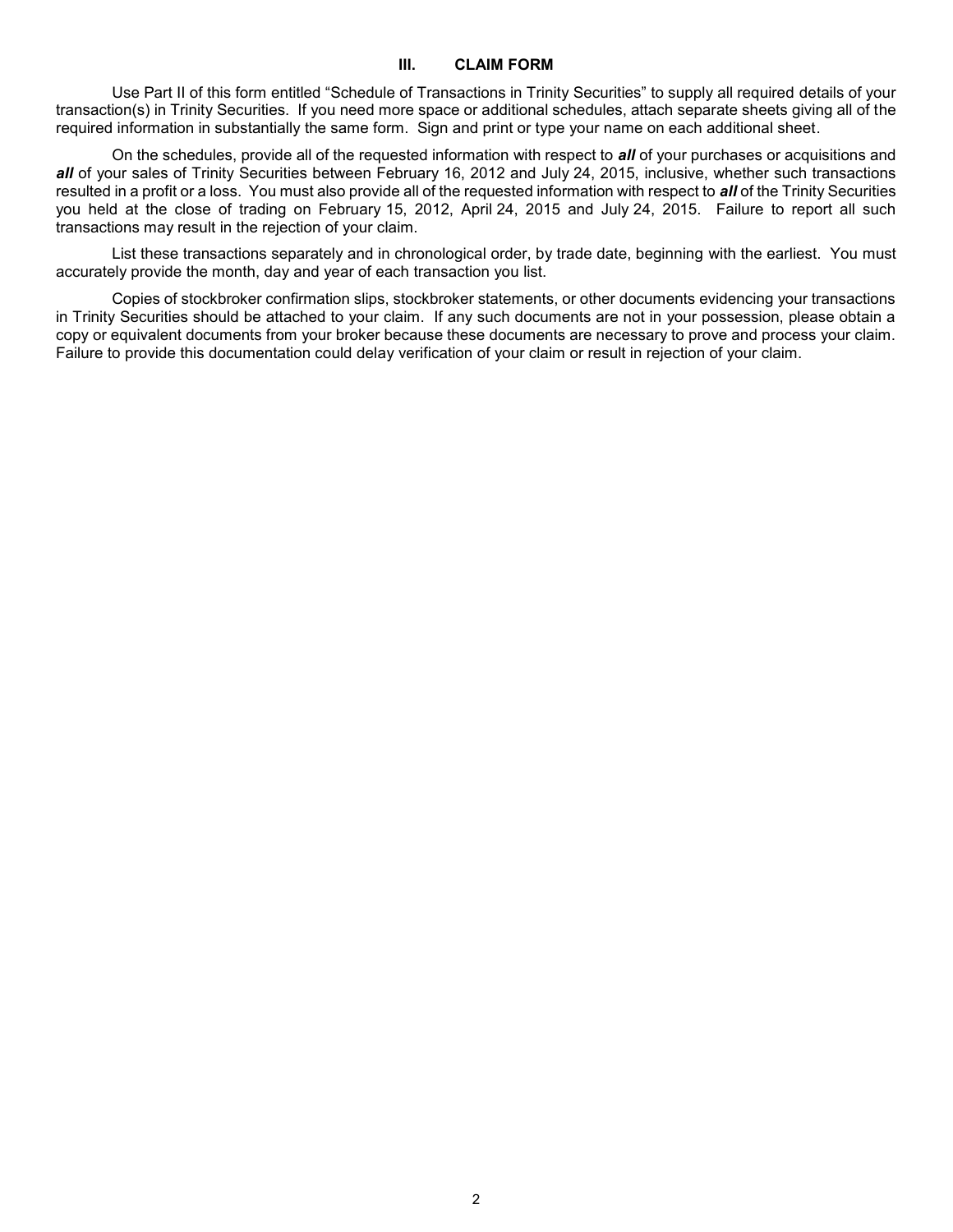| Official                                                                                                                                                                                                                                                           |                              |                           | <b>Must Be Postmarked (if Mailed)</b><br>or Received (if Submitted Online)<br>No Later Than March 25, 2020 |  |  |  |  |  |  |
|--------------------------------------------------------------------------------------------------------------------------------------------------------------------------------------------------------------------------------------------------------------------|------------------------------|---------------------------|------------------------------------------------------------------------------------------------------------|--|--|--|--|--|--|
| Office<br>Use                                                                                                                                                                                                                                                      | UNITED STATES DISTRICT COURT |                           |                                                                                                            |  |  |  |  |  |  |
| NORTHERN DISTRICT OF TEXAS<br>TYI.<br>Only<br>Richard J. Isolde v. Trinity Industries, Inc., et al.,<br>Civil Action No. 3:15-cv-02093-K<br><b>PROOF OF CLAIM AND RELEASE</b><br>Please Type or Print in the Boxes Below<br>Do NOT use Red Ink, Pencil, or Staples |                              |                           |                                                                                                            |  |  |  |  |  |  |
| <b>PART I: CLAIMANT IDENTIFICATION</b><br><b>Last Name</b>                                                                                                                                                                                                         |                              | <b>First Name</b><br>M.I. |                                                                                                            |  |  |  |  |  |  |
|                                                                                                                                                                                                                                                                    |                              |                           |                                                                                                            |  |  |  |  |  |  |
| Last Name (Co-Beneficial Owner)                                                                                                                                                                                                                                    |                              | M.I.                      | First Name (Co-Beneficial Owner)                                                                           |  |  |  |  |  |  |
|                                                                                                                                                                                                                                                                    |                              |                           |                                                                                                            |  |  |  |  |  |  |
| <b>IRA</b><br>Joint Tenancy                                                                                                                                                                                                                                        | Employee                     | Individual                | Other                                                                                                      |  |  |  |  |  |  |
| Company Name (Beneficial Owner - If Claimant is not an Individual) or Custodian Name if an IRA                                                                                                                                                                     |                              |                           | (specify)                                                                                                  |  |  |  |  |  |  |
|                                                                                                                                                                                                                                                                    |                              |                           |                                                                                                            |  |  |  |  |  |  |
| Trustee/Asset Manager/Nominee/Record Owner's Name (If Different from Beneficial Owner Listed Above)                                                                                                                                                                |                              |                           |                                                                                                            |  |  |  |  |  |  |
| Account#/Fund# (Not Necessary for Individual Filers)                                                                                                                                                                                                               |                              |                           |                                                                                                            |  |  |  |  |  |  |
|                                                                                                                                                                                                                                                                    |                              |                           |                                                                                                            |  |  |  |  |  |  |
|                                                                                                                                                                                                                                                                    |                              |                           |                                                                                                            |  |  |  |  |  |  |

| Last Four Digits of Social Security Number | <b>Taxpayer Identification Number</b> |  |  |  |  |  |  |  |  |  |
|--------------------------------------------|---------------------------------------|--|--|--|--|--|--|--|--|--|
| or                                         |                                       |  |  |  |  |  |  |  |  |  |
| Telephone Number (Primary Daytime)         | Telephone Number (Alternate)          |  |  |  |  |  |  |  |  |  |
|                                            |                                       |  |  |  |  |  |  |  |  |  |
| <b>Email Address</b>                       |                                       |  |  |  |  |  |  |  |  |  |
|                                            |                                       |  |  |  |  |  |  |  |  |  |

|                                                       | <b>MAILING INFORMATION</b> |      |                  |                       |                              |                       |                                   |          |  |  |  |  |                                                |
|-------------------------------------------------------|----------------------------|------|------------------|-----------------------|------------------------------|-----------------------|-----------------------------------|----------|--|--|--|--|------------------------------------------------|
| Address                                               |                            |      |                  |                       |                              |                       |                                   |          |  |  |  |  |                                                |
|                                                       |                            |      |                  |                       |                              |                       |                                   |          |  |  |  |  |                                                |
| Address                                               |                            |      |                  |                       |                              |                       |                                   |          |  |  |  |  |                                                |
|                                                       |                            |      |                  |                       |                              |                       |                                   |          |  |  |  |  |                                                |
| City                                                  |                            |      |                  |                       |                              | <b>State</b>          |                                   | Zip Code |  |  |  |  |                                                |
|                                                       |                            |      |                  |                       |                              |                       |                                   |          |  |  |  |  |                                                |
| <b>Foreign Province</b>                               |                            |      |                  |                       | <b>Foreign Postal Code</b>   |                       | Foreign Country Name/Abbreviation |          |  |  |  |  |                                                |
|                                                       |                            |      |                  |                       |                              |                       |                                   |          |  |  |  |  |                                                |
|                                                       |                            |      |                  |                       |                              |                       |                                   |          |  |  |  |  |                                                |
| <b>FOR CLAIMS</b><br><b>PROCESSING</b><br><b>ONLY</b> | OB                         | CB   | ATP<br>KE<br>ICI | BE<br><b>DR</b><br>EM | FL<br><b>ME</b><br><b>ND</b> | OP<br>RE<br><b>SH</b> | MM/DD/YYYY                        |          |  |  |  |  | <b>FOR CLAIMS</b><br><b>PROCESSING</b><br>ONLY |
|                                                       | IIII                       | HIII |                  |                       | 3                            |                       |                                   |          |  |  |  |  |                                                |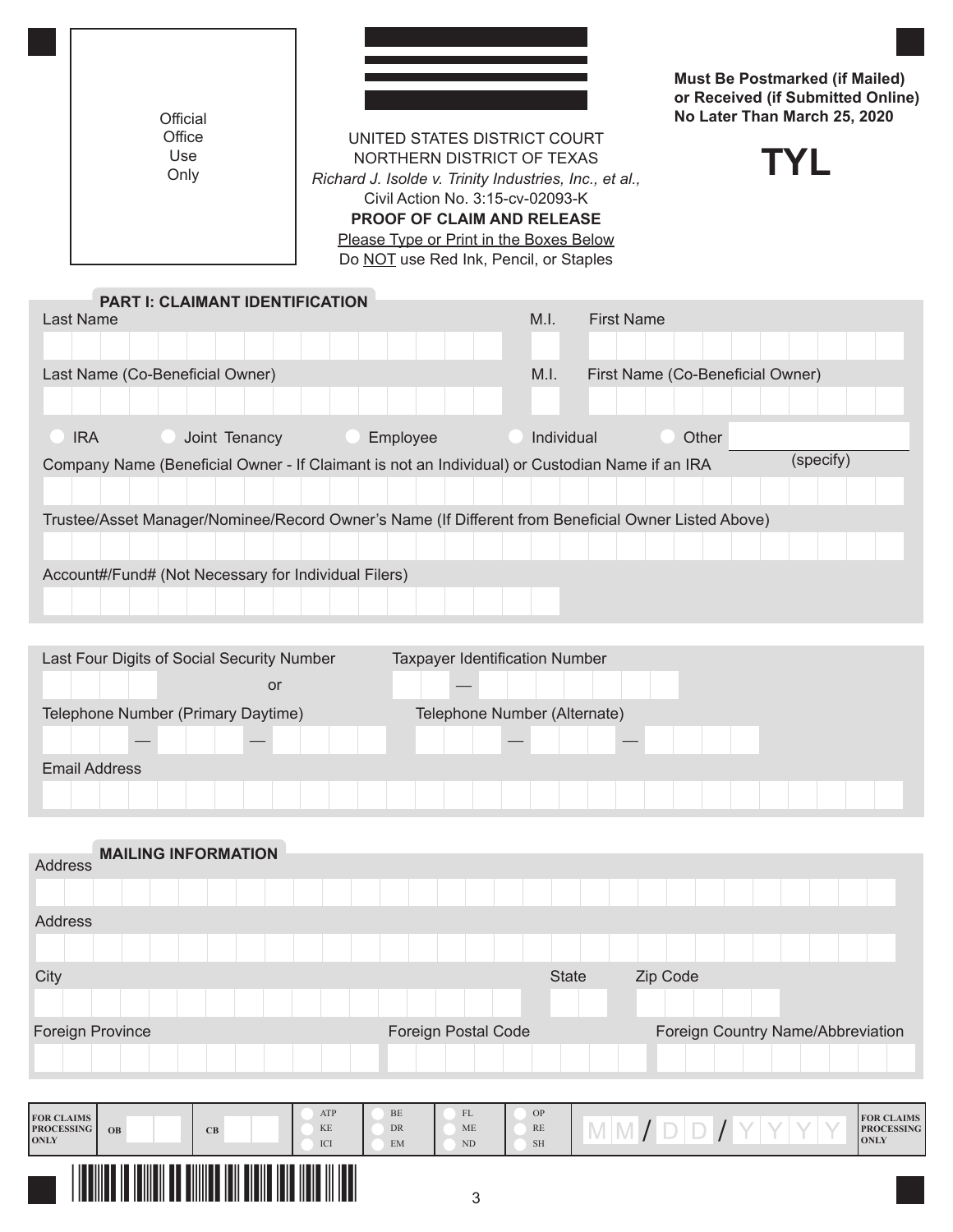| <b>PART II. SCHEDULE OF TRANSACTIONS IN TRINITY SECURITIES</b>                        |                 |
|---------------------------------------------------------------------------------------|-----------------|
| A. Number of Trinity Securities held at the close of<br>trading on February 15, 2012: | Proof Enclosed? |

B. Purchases or acquisitions of Trinity Securities between February 16, 2012 and July 24, 2015, inclusive:

| <b>PURCHASES</b><br>Trade Date(s) of Shares<br>(List Chronologically) | Number of Shares<br>Purchased or Acquired | Total Purchase or<br><b>Acquisition Price (Excluding</b><br>Commissions, Taxes<br>and Fees). Please round off<br>to the nearest whole dollar | Proof of<br>Purchase<br>Enclosed? |  |  |
|-----------------------------------------------------------------------|-------------------------------------------|----------------------------------------------------------------------------------------------------------------------------------------------|-----------------------------------|--|--|
| M<br>M<br>D.<br>D<br>Y                                                |                                           |                                                                                                                                              |                                   |  |  |
| 1.                                                                    |                                           | $\frac{1}{2}$                                                                                                                                | $\sqrt{00}$<br>N                  |  |  |
| 2.                                                                    |                                           | $\frac{1}{2}$                                                                                                                                | $\sqrt{00}$<br>N                  |  |  |
| 3.                                                                    |                                           | $\frac{1}{2}$                                                                                                                                | $\sqrt{00}$<br>N                  |  |  |
| 4.                                                                    |                                           | $\frac{1}{2}$                                                                                                                                | Υ<br>$\sqrt{00}$<br>N             |  |  |
| 5.                                                                    |                                           | $\frac{1}{2}$                                                                                                                                | $\sqrt{00}$<br>N                  |  |  |

IMPORTANT: (i) If any purchase listed covered a "short sale," please mark Yes: Yes

(ii) If you received shares through an acquisition or merger, please identify the date, the share amount and the company acquired:

| M<br>M |  |  |  |  |  | Merger Shares: |  |  |  |  |  |  |  |  | Company: |  |  |
|--------|--|--|--|--|--|----------------|--|--|--|--|--|--|--|--|----------|--|--|
|        |  |  |  |  |  |                |  |  |  |  |  |  |  |  |          |  |  |

## C. Sales of Trinity Securities between February 16, 2012 and July 24, 2015, inclusive:

| <b>SALES</b>                                                                                                                                                                                                                                  |                          |                                                                                                                            |                                                          |
|-----------------------------------------------------------------------------------------------------------------------------------------------------------------------------------------------------------------------------------------------|--------------------------|----------------------------------------------------------------------------------------------------------------------------|----------------------------------------------------------|
| Trade Date(s) of Shares<br>(List Chronologically)                                                                                                                                                                                             | Number of Shares<br>Sold | <b>Total Sales Price</b><br>(Excluding Commissions,<br>Taxes and Fees).<br>Please round off to<br>the nearest whole dollar | Proof of<br>Sales<br>Enclosed?                           |
| M<br>M<br>D<br>Y<br>Y<br>$\mathsf{Y}$<br>D<br>Y                                                                                                                                                                                               |                          |                                                                                                                            |                                                          |
| 1.                                                                                                                                                                                                                                            |                          | $\frac{1}{2}$                                                                                                              | $\sqrt{00}$<br>$\mathsf{N}$                              |
| 2.                                                                                                                                                                                                                                            |                          | $\boldsymbol{\theta}$                                                                                                      | $\sqrt{00}$<br>$\mathsf{N}$                              |
| 3.                                                                                                                                                                                                                                            |                          | $\boldsymbol{\theta}$                                                                                                      | Υ<br>$\sqrt{00}$<br>$\overline{N}$                       |
| $\overline{4}$ .                                                                                                                                                                                                                              |                          | $\boldsymbol{\theta}$                                                                                                      | Y<br>$\sqrt{00}$<br>$\overline{N}$                       |
| 5.                                                                                                                                                                                                                                            |                          | $\boldsymbol{\theta}$                                                                                                      | Υ<br>$\sqrt{00}$<br>$\overline{N}$                       |
|                                                                                                                                                                                                                                               |                          |                                                                                                                            |                                                          |
| D. Number of Trinity Securities held at the close of<br>trading on April 24, 2015:                                                                                                                                                            |                          |                                                                                                                            | Proof Enclosed?<br>Y<br><sup>N</sup>                     |
| $\blacksquare$ . All continuous of $\blacksquare$ . The contract of the contract of the contract of the contract of the contract of the contract of the contract of the contract of the contract of the contract of the contract of the contr |                          |                                                                                                                            | $D_{\text{max}}$ of $P_{\text{max}}$ of $\sim$ 100 $\mu$ |

E. Number of Trinity Securities held at the close of Proof Enclosed?<br>Proof Enclosed?<br>Proof Enclosed? trading on July 24, 2015:

> If you require additional space, attach extra schedules in the same format as above. Sign and print your name on each additional page.

**YOUR SIGNATURE ON PAGE 5 WILL CONSTITUTE YOUR ACKNOWLEDGMENT OF THE RELEASE.**

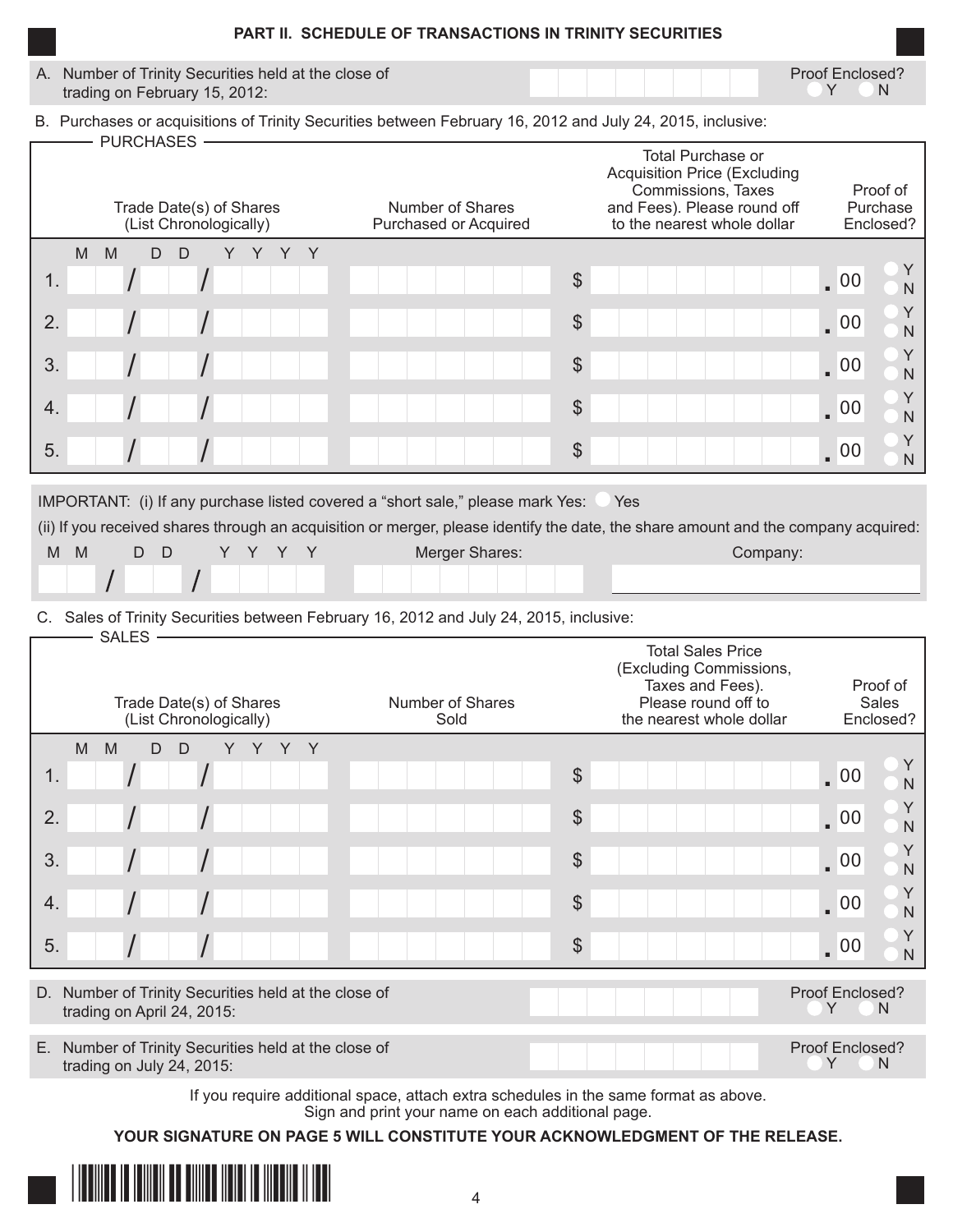### **IV. SUBMISSION TO JURISDICTION OF COURT AND ACKNOWLEDGMENTS**

I (We) submit this Proof of Claim and Release under the terms of the Settlement Agreement described in the Notice. I (We) also submit to the jurisdiction of the United States District Court for the Northern District of Texas with respect to my (our) claim as a Class Member and for purposes of enforcing the release set forth herein. I (We) further acknowledge that I am (we are) bound by and subject to the terms of any judgment that may be entered in the Action. I (We) agree to furnish additional information to the Claims Administrator to support this claim if requested to do so. I (We) have not submitted any other claim in connection with the purchase or acquisition of Trinity Securities and know of no other person having done so on my (our) behalf.

## **V. RELEASE**

1. I (We) hereby acknowledge full and complete satisfaction of, and do hereby fully, finally and forever settle, release and discharge from the Released Claims (as defined in the Notice) each and all of the Released Parties (as defined in the Notice) as provided under the Settlement Agreement.

2. I (We) hereby warrant and represent that I (we) have not assigned or transferred or purported to assign or transfer, voluntarily or involuntarily, any matter released pursuant to this release or any other part or portion thereof.

3. I (We) hereby warrant and represent that I (we) have included information about all of my (our) purchases, acquisitions and sales of Trinity Securities between February 16, 2012 and July 24, 2015, inclusive, and the number of Trinity Securities held by me (us) at the close of trading on February 15, 2012, April 24, 2015 and July 24, 2015.

I declare under penalty of perjury under the laws of the United States of America that the foregoing information supplied by the undersigned is true and correct.

| Executed this                                                                                         | day of | in           |                                                                                                       |  |  |  |  |  |  |
|-------------------------------------------------------------------------------------------------------|--------|--------------|-------------------------------------------------------------------------------------------------------|--|--|--|--|--|--|
|                                                                                                       |        | (Month/Year) | (City/State/Country)                                                                                  |  |  |  |  |  |  |
| (Sign your name here)                                                                                 |        |              | (Sign your name here)                                                                                 |  |  |  |  |  |  |
| (Type or print your name here)                                                                        |        |              | (Type or print your name here)                                                                        |  |  |  |  |  |  |
| (Capacity of person(s) signing, e.g.,<br>Beneficial Purchaser or Acquirer, Executor or Administrator) |        |              | (Capacity of person(s) signing, e.g.,<br>Beneficial Purchaser or Acquirer, Executor or Administrator) |  |  |  |  |  |  |

## **ACCURATE CLAIMS PROCESSING TAKES A SIGNIFICANT AMOUNT OF TIME. THANK YOU FOR YOUR PATIENCE.**

Reminder Checklist:

- 1. Please sign the above release and acknowledgement.
- 2. If this claim is being made on behalf of Joint Claimants, then both must sign.
- 3. Remember to attach copies of supporting documentation.
- 4. **Do not send** originals of certificates or other documentation as they will not be returned.
- 5. Keep a copy of your Proof of Claim and Release form and all supporting documentation for your records.
- 6. If you desire an acknowledgment of receipt of your Proof of Claim and Release form please send it Certified Mail, Return Receipt Requested.
- 7. If you move, please send your new address to the address below.
- 8. **Do not use red pen or highlighter** on the Proof of Claim and Release form or supporting documentation.

# **THIS PROOF OF CLAIM AND RELEASE MUST BE SUBMITTED ONLINE OR MAILED NO LATER THAN MARCH 25, 2020, ADDRESSED AS FOLLOWS:**

*Trinity Securities Litigation* Claims Administrator c/o Gilardi & Co. LLC P.O. Box 43300 Providence, RI 02940-3300 www.TrinitySecuritiesSettlement.com